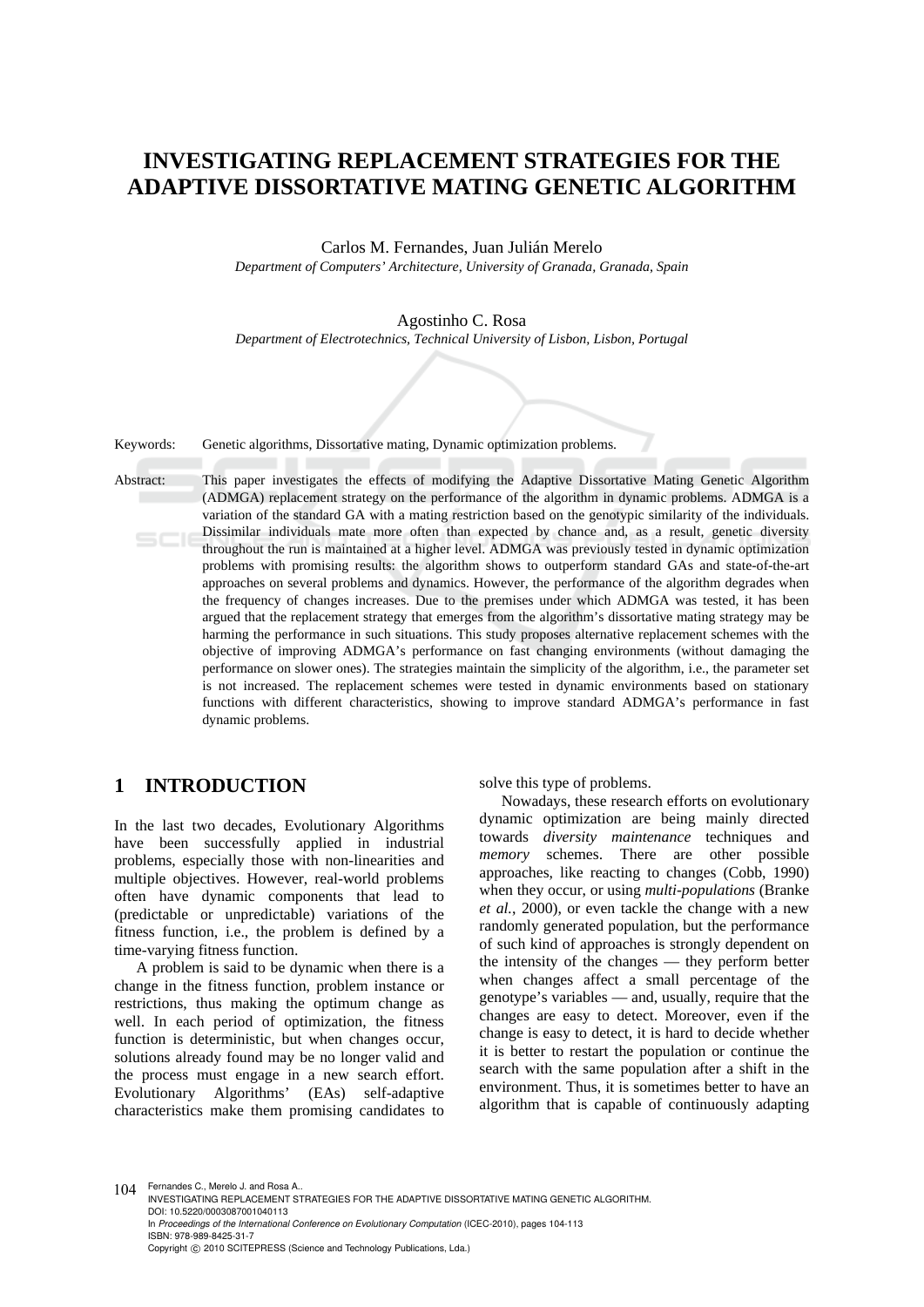the solution to a changing environment — for instance, by reusing the information gained in the past via a memory. For a description of a possible set of categories to classify evolutionary approaches to dynamic problems, please refer to (Branke, 2001).

Memory schemes (Goldberg & Smith, 1987; Ramsey & Grefenstette, 1998) may be very effective in some situations, and overcome some of the aforementioned difficulties but their utility is believed to be restricted to a certain type of dynamics — in general, memory is particularly useful when the dynamics of change is circular, i.e., the shape of the fitness landscape repeats from time to time. In addition, they require a considerable tuning effort and some parts of their design and implementation may be not trivial (Branke, 1999).

Diversity maintenance techniques (Grefenstette, 1992; Yang, 2008; Tinós & Yang, 2007; Fernandes *et al.*, 2008c) usually slow down the convergence of the algorithm during the stationary periods, a characteristic that may harm the performance when the changes in the fitness function are separated by short periods of time (high frequency of changes). However, these approaches do not require, in general, any knowledge about the problem and neither its dynamics nor its performance is reported to be highly dependent on a specific configuration of the problem.

A possible approach for designing diversity maintenance EAs for dynamic optimization is using mating restrictions based on the genotypes. Dissortative mating, for instance, which refers to mating strategies in which dissimilar individuals mate more often than expected by chance, may be inserted into to an EA and slow down the diversity loss. There are several EAs in the literature with such type of mating strategies. One of them is the *Adaptive Dissortative Mating Genetic Algorithm* (ADMGA), proposed by Fernandes and Rosa (2008a) and applied to dynamic optimization with promising results in (Fernandes & Rosa, 2008b; Fernandes, 2009). However, it has been observed that its performance degrades when the frequency of changes increases. One of the possible explanations for this behavior resides in the replacement strategy and the premises under which it is tested: since changes are assumed to be hard to detect, the algorithm reevaluates every solution that remains in the population after one generation (Please note that this is the worst case scenario; in many applications the changes may be detected with less computational effort).

This problem arises because ADMGA's population replacement procedure is a population-

wide elitist strategy (Thierens, 1999): parents and children compete and *live* in the same population. It has been shown (Fernandes, 2009) that if every old solution is reevaluated, then the average ratio between ADMGA's new individuals and function evaluations, in each generation, is approximately ½. In addition, since the replacement strategy is elitist, it tends to reduce diversity. This may be slowing down ADMGA and the effect is much more pronounced with high frequency of changes because there are fewer evaluations them.

This paper addresses this issue by proposing alternative replacement strategies that introduce diversity in the ADMGA's parents' subpopulation. Three different schemes are proposed: one in which the parents that remain in the population are first mutated and then reevaluated: Replacement Strategy 2 (RS 2); another one that replaces the parents by mutated copies of the best individuals (RS 3); finally, a third scheme that is inspired by the *Random Immigrants Genetic Algorithm* (RIGA) (Grefenstette, 1992) and replaces the parents that remain in the population by randomly generated solutions (RS 4). The three strategies are tested in several dynamic problems designed with a dynamic problem generator (Yang, 2003). The results are compared to those attained by the standard ADMGA, here also described as Replacement Strategy 1 (RS 1). Then, the best strategy is compared with a standard Generational Genetic Algorithm (GGA) and with a recently proposed evolutionary approach for dynamic optimization, called *Elitism-based Immigrants Genetic Algorithm* (EIGA) (Yang, 2008). The results demonstrate that the best strategy (RS 2) is clearly capable of outperforming standard ADMGA on fast environments, without degrading its performance when the frequency is lower. The new algorithm increases the frequency value below which ADMGA is better than or equivalent to GGA and EIGA. Statistical tests are provided.

The paper is structured as follows. The following section briefly describes the most relevant dissortative mating strategies found in literature. Section 3 describes ADMGA and introduces the new replacement strategies. Section 4 describes the experimental setup and Section 5 presents and discusses the results. Finally, Section 6 concludes the paper and outlines future lines of research.

## **2 PREVIOUS WORK**

By considering merely the quality of the solutions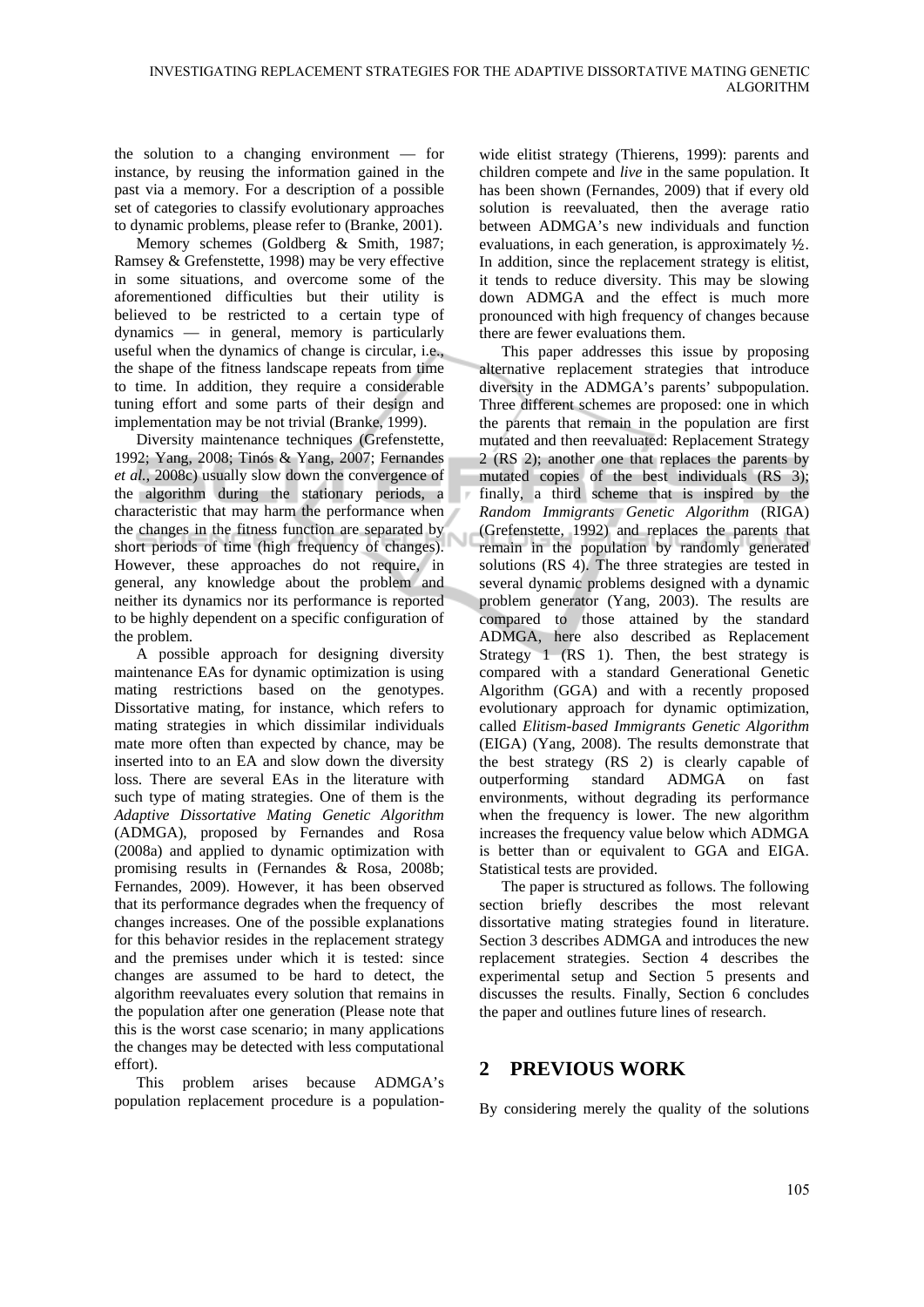represented by the chromosomes when selecting individuals for mating purposes, the traditional GAs emulate what, in nature, is called *random mating* (Russel, 1998), i.e., mating chance is independent of genotypic or phenotypic distance between individuals. However, random mating is not the sole mechanism of sexual reproduction observed in nature. Outbreeding, assortative mating and dissortative mating (Russel, 1998) are all nonrandom strategies frequently found in the behavior of natural species. These schemes have different effects on the genetic diversity of the population. Take for instance dissortative mating, which is known to increase the diversity of a population (Russel, 1998). Assortative mating, on the other hand, restricts mating between dissimilar individuals and leads to diversity loss.

Therefore, dissortartive mating naturally came out in EAs' research field as an inspiration for dealing with the problem of genetic diversity and premature convergence. A well-known GA with a dissortative mating strategy is the CHC (Eschelman, 1991). CHC uses no mutation in the classical sense of the concept, but instead it increases the mutation probability when the best fitness does not change after a certain number of generations. A reproduction restriction assures that selected pairs of chromosomes will reproduce unless their Hamming Distance is above a certain threshold, that is, the algorithm restricts crossover between similar individuals. Another possible way of inserting assortative or dissortative mating into a GA is described in (Fernandes & Rosa, 2001). The *negative Assortative Mating GA* (nAMGA) selects, in each recombination event, one parent, by any method. Then, it selects a pool of  $p$  individuals the size of the pool controls the intensity of mating restriction — and computes the Hamming distance between those chromosomes and the first parent. The individual less similar to the first parent is selected for recombination. Although nAMGA's results are interesting, the size of the pool is critical to its performance and hard to tune.

Ochoa et al. (2005) carried out an idea related with nAMGA in a dynamic optimization framework. Assortative and dissortative GAs are used to solve a dynamic knapsack problem. The results show that dissortative mating is more able to track solutions, while a standard GA often fails to track them. The assortative GA is the worst algorithm in the test set. The authors also discuss the optimal mutation probability for different strategies, concluding that the optimal value increases when the strategy goes from dissortative to assortative. In this line of work,

there is also a study by Ochoa *et al*. (2006) on the error threshold of replication in GAs with different mating strategies that aims at shedding some light into the relationship between mutation probabilities and mating strategies in EAs. The report reinforces the idea that any experimental study on non-random mating strategies for EAs must take into account several mutation probability values; otherwise, the results are probably biased towards a specific strategy.

Besides the above-referred techniques, a large number of other GAs with non-random mating are found in the literature. Due to their characteristics, these GAs are worthwhile exploring as diversity maintenance schemes for dynamic optimization.

## **3 ADMGA AND REPLACEMENT STRATEGIES**

There are many possible replacement strategies<sup>1</sup> for GAs but, in general, they may be classified into two categories: generational and elitist. Generational GAs replace the entire parents' population by the children; in elitist strategies, offspring has to compete with their parents. ADMGA, due to its specific design, is a *population-wide* elitist strategy (Thierens, 1999). This means that some individuals may remain in the population for more than one generation. Since changes in non-stationary functions are not always easy to detect, the most reliable way to guarantee that a fitness value does not become outdated by a change in the environment is to reevaluate all the chromosomes that remain in the population after reproduction. Assuming this worst case scenario does not affect generational GAs, because the entire population is replaced by the offspring in each generation, and  $n$  fitness values must be always computed — where  $n$  is the population size —, independently of the premises.

As for an elitist GA, assuming that changes are very hard to detect means that old individuals must be reevaluated and that the average ratio between new solutions and function evaluations, in each generation, is below 1. In the particular case of ADMGA, it has been shown (Fernandes, 2009) for several problems that this ratio is approximately  $\frac{1}{2}$ , meaning that, ADMGA generates only half of the solutions that a standard generational GA is able to

<sup>&</sup>lt;sup>1</sup>We call *replacement strategy* to the procedure that, from the population of parents P(t) and the population of offspring P'(t), selects the individuals that form the population  $P(t+1)$  and then replace population P(t).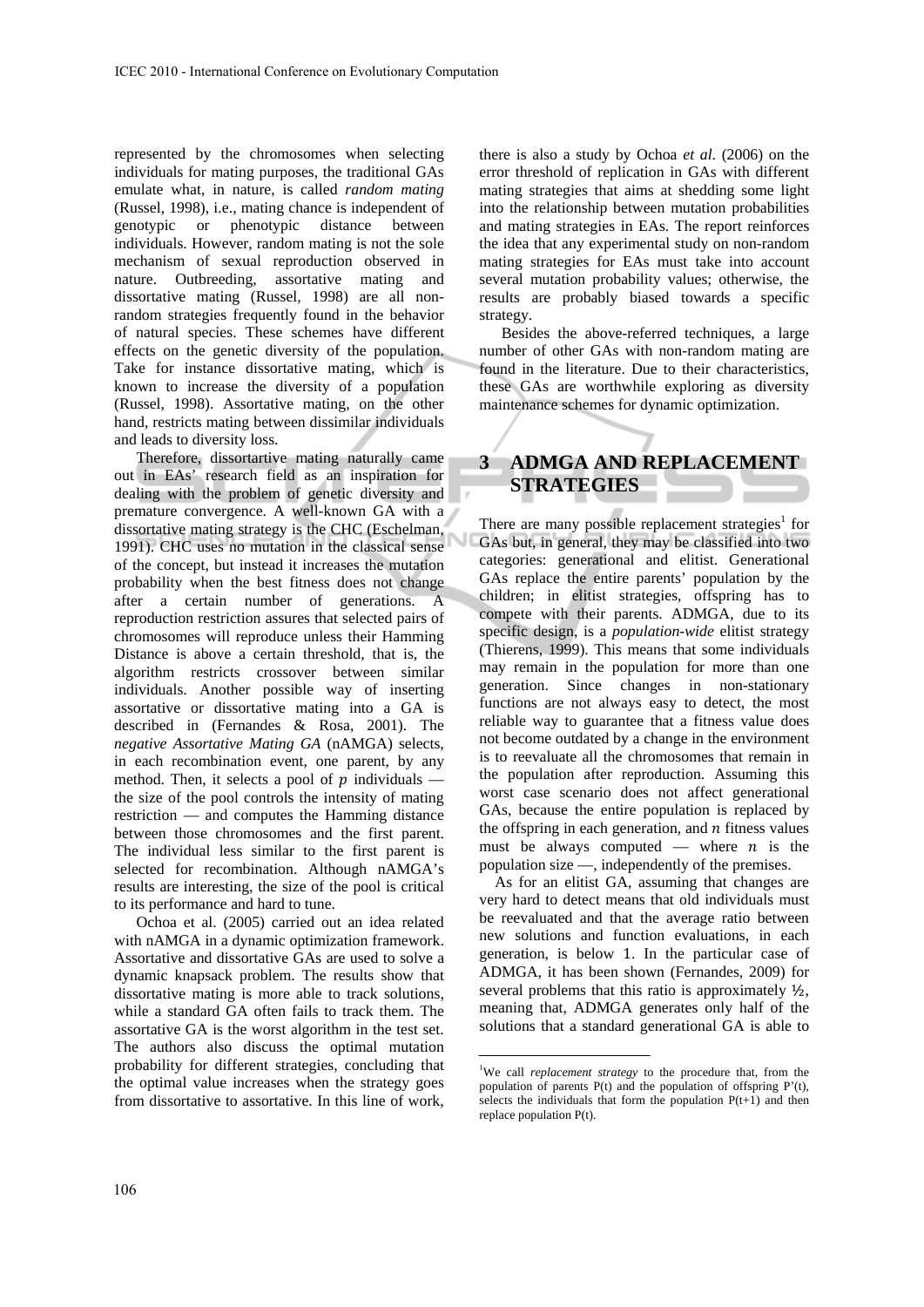generate in the same period of time. This may be particularly penalizing when the frequency of changes is high, and, in fact, ADMGA's performance has been shown to degrade in those situations. The question is: is it possible to improve ADMGA's performance in fast dynamic problems by changing the replacement strategy in a way that those reevaluations are accompanied by the introduction of new genetic material in the population? To assess this hypothesis, we test three alternative replacement strategies. Before discussing them, let us describe the main algorithm.

ADMGA is a self-regulated dissortative mating EA, which incorporates an adaptive Hamming distance mating restriction that tends to relax as the search process advances. After two parents are selected, crossover only occurs if the Hamming distance between them is found to be above a threshold value. If not, the recombination event is classified as *failed* and another pair of individuals is selected until  $n/2$  pair have tried to recombine (*n* is the population size).  $A N I$  $10-1$ 

| ADMGA |                |
|-------|----------------|
|       |                |
|       | nitialina namu |

**initialize** population **P(t)** with *size* **N evaluate** population **P(t) set** initial threshold **ts(0) while** (not termination condition)  **create** new individuals **P**'(t)  **evaluate** new individuals **P**' (t)  **create new population** // see figure 2 **end** while

| <b>Procedure: create new individuals</b>                               |
|------------------------------------------------------------------------|
| mating Events $\leftarrow$ n/2;                                        |
| successful Mating $\leftarrow 0$ ;                                     |
| failedMating $\leftarrow 0$                                            |
| while (successful Matings $<$ 1) do                                    |
| <b>for</b> $(i \leftarrow 1$ to <i>mating Events</i> ) <b>do</b>       |
| select two chromosomes $(c_1, c_2)$                                    |
| <b>compute</b> Hamming distance $H(c_1, c_2)$                          |
| <b>if</b> (H(c <sub>1</sub> , c <sub>2</sub> ) >= <b>ts(t))</b>        |
| crossover and mutate                                                   |
| successfulMating $\leftarrow$ successfulMating+1                       |
| end if                                                                 |
| <b>if</b> $(H(c_1, c_2) < t\mathbf{s}(t))$ failed Mating               |
| $\leftarrow$ failedlMating+1                                           |
| end for                                                                |
| <b>if</b> (failedMating > successfulMating) $ts(t+1) \leftarrow ts(t)$ |
| 1                                                                      |
| else $ts(t+1) \leftarrow ts(t)+1$                                      |
| end while                                                              |
|                                                                        |

Figure 1: ADMGA's pseudo-code.

After the reproduction cycle is completed, a new population is created by selecting the  $n$  members amongst the parents and newly generated offspring.

Then, the threshold is incremented when the number of successful matings is greater or equal than the number of failed matings, and it is decremented otherwise (see pseudo-code in figure 1). This way, the genetic diversity indirectly controls the threshold value. When diversity is decreased, threshold tends to be decremented because the frequency of unsuccessful mating will necessarily increase. However, mutation introduces variability in the population, resulting in occasional increments of the threshold that moves it away from 0. The only parameters that need to be tuned in ADMGA is population size *n* and mutation probability  $p_m$ . Crossover probability is not used (in a way,  $p_c$  is somewhat adaptive, because selected individuals recombine or not depending on their Hamming distance and the threshold value). As for the threshold, ADMGA has shown to be capable of selfadapting its value in the first generation, and therefore threshold may be set to its highest possible value  $(l-1,$  where l is the chromosome length) in the beginning of the run. However, in order to avoid initial generations in which the ratio between new individuals and function evaluations is very low, an initial threshold value of  $l/4$  is used when optimizing non-stationary functions.

RS 1 insert best  $n - n'$  individuals from  $P(t)$  into  $P'(t)$  $P(t+1) \leftarrow P'(t)'$  $\mathcal{U}$  **n** is the size o P(t) and **n'** is the size of P'(t) RS 2 insert mutated best  $\mathbf{n} - \mathbf{n}'$  individuals from  $P(t)$  into **P'(t)**   $P(t+1)$  ←  $P'(t)$ RS 3 insert  $n - n'$  copies of mutated best from  $P(t)$  into **P'(t)**  $P(t+1)$  ←  $P'(t)$ RS 4 insert  $n - n'$  random solutions into  $P'(t)$  $P(t+1)$  ←  $P'(t)$ 

Figure 2: ADMGA's *create new population* procedure: replacement strategies (RS).

DMGA was tested in dynamic optimization problems and it showed to outperform a standard generationl GA, a standard population-wide elitist GA, RIGA, EIGA and the *Self-Organized Criticality RIGA* (SORIGA) (Tinós & Yang, 2007) on several problems and dynamics (Fernandes, 2009). However, when the frequency of changes is high, ADGMA's performance when compared to the other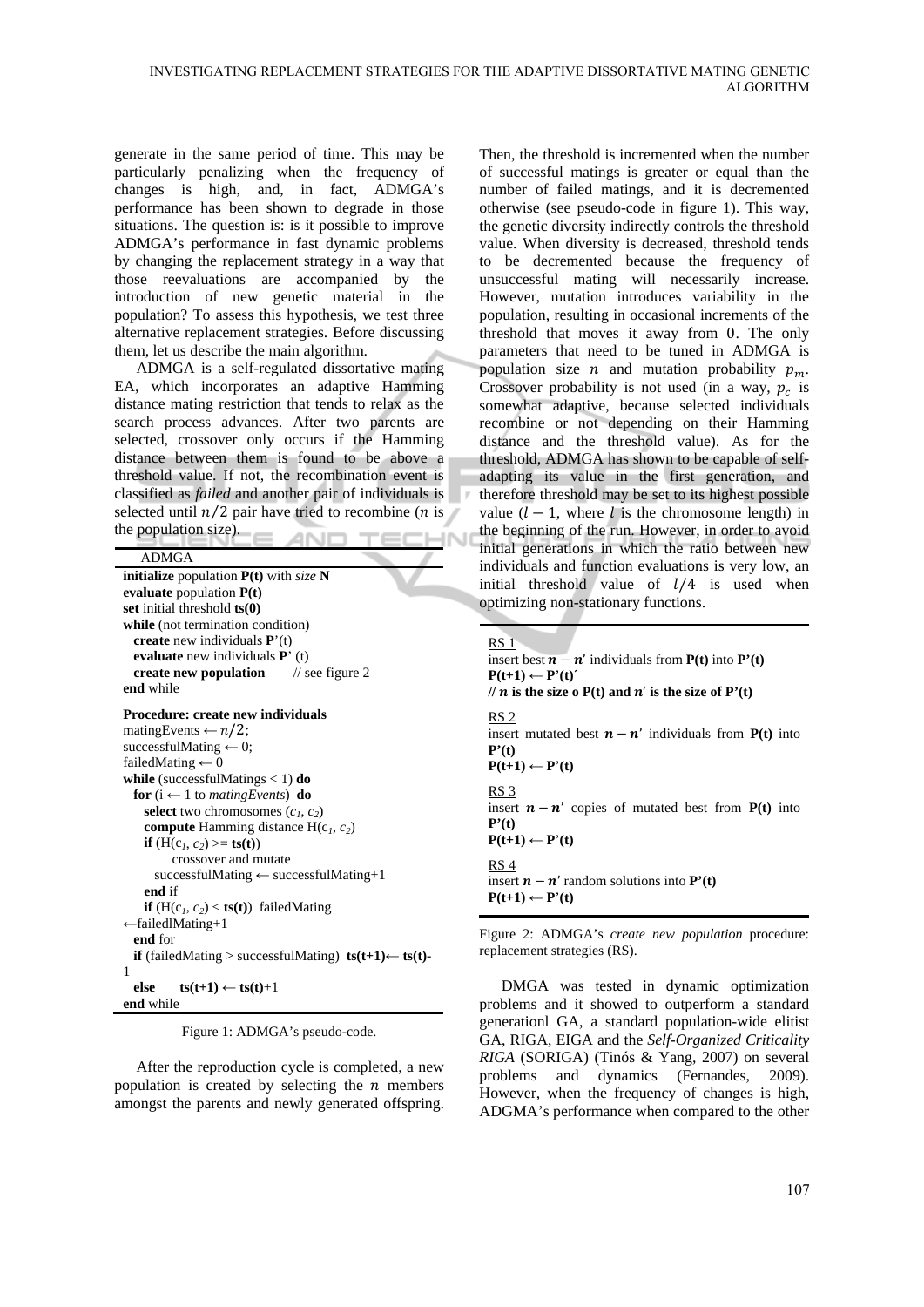algorithms diminishes. In order to overcome this difficulty, three different replacement strategies are introduced. Figure 2 describes these replacement strategies, as well as the original scheme used for dynamic optimization (RS 1). Please note that every strategy inserts the offspring into the new population. The differences reside in the way in which the remaining slots are occupied — that is,  $n - n'$  slots, where *n* is the population size and *n'* is the offspring population size.

Replacement strategy 1 (RS 1) — original ADMGA's strategy — inserts the  $n - n'$  best individuals from the parents' population into the new population. Replacement strategy 2 (RS 2) fills up the remaining slots with mutated copies of the  $n - n'$  best individuals in parents' population (with mutation probability  $p_m$ ). Replacement strategy 3 (RS 3) inserts  $n - n'$  mutated copies of the best solution. Finally, strategy 4 (RS 4) inserts random immigrants — i.e., randomly generated genotypes — into the vacant slots. The following section describes the problems used to test the efficiency of the algorithms.

### **4 EXPERIMENTAL SETUP**

The experiments were conducted with dynamic versions of an order-3 trap function, an onemax problem and the  $0-1$  knapsack problem. This way we have, in the test set, a simple linear function (onemax), a quasi-deceptive trap function (order-3 trap) and a combinatorial problem (knapsack). The stationary functions were then used to construct dynamic versions via the dynamic problem generator proposed in (Yang, 2003) This section describes the stationary functions, the dynamic problem generator, and the methodology followed during the experiments.

The knapsack version used in these experiments is described in (Yang & Yao, 2005). The function has a global optimum with fitness 1853 (since the weights are non-negative integers the global optimum can be obtained with dynamic programming). A trap function is a piecewise-linear function defined on *unitation* (the number of ones in a binary string) that has two distinct regions in the search space, one leading to a global optimum and the other leading to the local optimum. Depending on its parameters, trap functions may be deceptive or not. The traps in this study are defined by:

$$
F(u(\vec{x})) = \begin{cases} k, & if \ u(\vec{x}) = k \\ k - 1 - u(\vec{x}), & otherwise \end{cases}
$$
 (1)

where  $u(\vec{x})$  is the unitation function and k is the problem size (and also the fitness of the global optimum). With this equation, order-3 traps are in the region between deceptive and non-deceptive. For this study, a 30 bit problem was constructed by concatenating 10 order-3 subproblems. The fitness of the global optimum is 30. Finally, the onemax is a simple linear problem that consists in maximising the number of ones in a binary string. For the experiments, we used a 100-bit problem.

The test environment proposed in (Yang, 2003) was then used to create a dynamic experimental setup based on the functions described above. This problem generator has two parameters that control the severity of the changes and their frequency:  $\rho$  is a value between 0 and 1.0 which controls the severity of change and  $\tau$  defines number of generations between changes. By changing  $\rho$  and  $\tau$ it is possible to control two of the most important features when testing algorithms on dynamic optimization problems: severity ( $\rho$ ) and period ( $\tau$ ) — i.e.,  $1/\tau$  is the frequency — between changes (Angeline, 1997). In order to evaluate an algorithm's configuration when solving a specific problem, the *offline performance* (Tinós & Yang, 2007) — i.e., the best-of-generation fitness values averaged over the total number of runs and over the data gathering period — is first examined:

$$
\overline{F_{BG}} = \frac{1}{G} \times \sum_{i=1}^{G} \left( \frac{1}{R} \times \sum_{j=1}^{R} F_{BG_{ij}} \right)
$$
(2)

where  $G$  is the number of generations,  $R$  is the number of runs (30 in all the experiments) and  $F_{BG_{ij}}$ is the best-of-generation fitness of generation  $i$  of run  $j$  of an algorithm on a specific problem. This value gives information on how close the GAs are able to track the moving solution.

Problem generator's parameter  $\tau$  defines the number of generations between each change. Because this value, if provided without the population size  $n$ , does give us enough information on the real period between changes, in this paper we use the number of evaluations between each change  $(\varepsilon)$ . This does not affect the generator because if every individual in population (with size  $n$ ) is evaluated in each generation t, then  $\tau = \varepsilon/n$ .

For each one of the stationary problems, five different dynamic scenarios were constructed by setting  $\varepsilon$  to 600, 1200, 2400, 4800, 9600, 19200 and 38400. As for the severity  $(\rho)$  value, it is randomly generated in each time the function changes. The scope of this investigation is the performance according to the frequency of changes, and therefore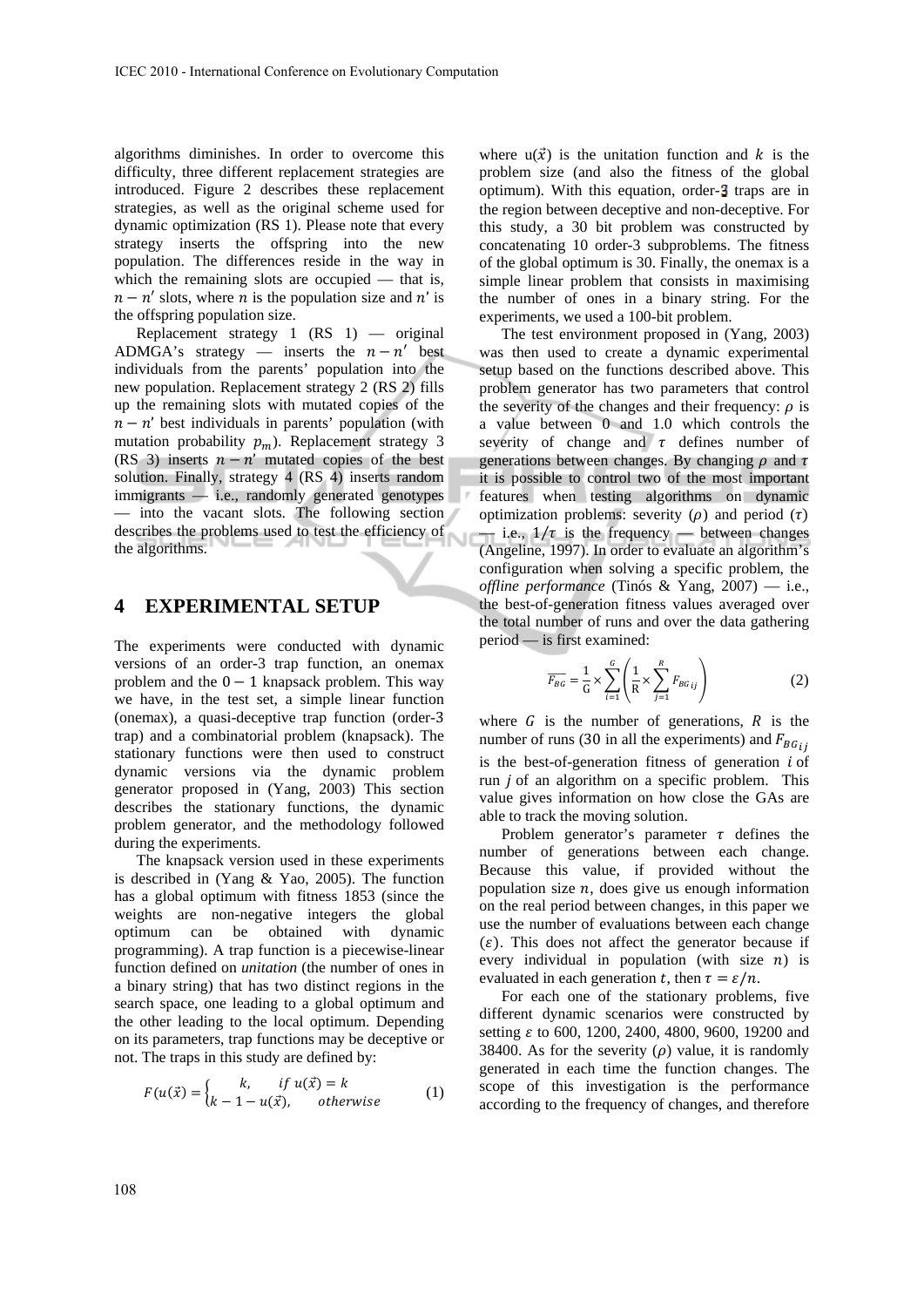setting  $\rho$  to random values simplifies the analysis. Every run covered 50 periods of change, i.e.,  $50 \times \varepsilon$ evaluations, with changes every  $\varepsilon$  evaluations.

A GA has several parameters that model their general behavior. We are particularly interested in GAs' performance when varying the mutation probability, because evolutionary approaches that work by maintaining population diversity at a higher level during the search may be shifting the optimal mutation probability to different values. For instance, and as stated above, it has been demonstrated that dissortative and assortative mating increase and decrease, respectively, the optimal mutation probability of a GA. Therefore, it is of extreme importance to test the GAs under a reasonable range of  $p_m$  values, otherwise the results may become biased toward some of the approaches. Probability values  $p_m$  were set to  $1/(2 \times l)$ ,  $1/l$ ,  $2/l$ and  $4/l$ .

The population size  $(n)$  also affects the performance of the GAs, not only on static problems, but also in dynamic environments. Knowing the optimal size is important for determining with accuracy the scalability of a GA and to avoid superfluous computation effort due to a population larger than the optimal. Although this investigation does not aim at studying scalability or finding the optimal population size for each problem, a proper research method must test different  $n$  values, otherwise there is a risk of comparing suboptimal parameter settings and, consequently, getting invalid conclusions. In this study, all the algorithms were tested with  $n = 8$ , 16, 30, 60 and 120.

As for crossover, uniform crossover was chosen in order to avoid taking advantage of the trap function building blocks tight linkage, which happens when using other traditional operators such as one- or two-point crossover. Every algorithm in the test set uses binary tournament (tournament size 2 is in general a fairly good selective pressure for most problem (Thierens, 1999)).

The ADMGA versions were compared with GGA and EIGA. EIGA is a very simple scheme that in each generation replaces a fraction  $r_i$  of the population by mutated copies of the best solution of the previous generation (with mutation probability  $p_m^i$ ). The author shows that the algorithm is more effective when the changes are not too severe. Due to its simplicity and the interesting results reported in (Yang, 2008), EIGA was selected as the main peer-algorithm for this study. In addition, EIGA has some similarities with one of the replacement strategies proposed in this paper to

improve ADMGA's performance, which makes in a suitable candidate for being included in the test set.

EIGA and ADMGA's RS 4 are inspired by the *Random Immigrants GA* (RIGA) (Grefenstette, 1992), which maintains diversity by introducing  $r_r$ random solutions in the population in each generation, thus guarantying that brand new genetic material enters the population in every time step. Although RIGA is a kind of standard GA for evolutionary dynamic optimization experiments, the results in (Fernandes & Rosa, 2008b) and (Yang, 2008) show that ADMGA and EIGA are able to clearly outperform RIGA in most of the dynamic scenarios. Therefore, we chose to remove the algorithm from the test set in order to simplify the study and the report. Moreover, RS 4 was found to be the worst replacement strategy in the test set, being unable to deal with the proposed dynamic problems. RS 4 is not a proper strategy for ADMGA and therefore, in order to simplify the graphics, it was removed from analysis and discussion in section 5.

GGA was tested with crossover probability set to 0.7 and 1.0. A 2-elitist GGA was also tested. The best results were attained with  $p_c = 1.0$  and 2elitism. Like the other algorithms, EIGA was also tested with several  $p_m$ values;  $p_c$  is set to 0.6 (as suggested in (Yang, 2008)), 0.7 and 1.0;  $r_i$  is set 0.2 (also, as suggested in (Yang, 2008)). Please note that due to its design, EIGA population size  $n^*$  must set so that  $(1 + r_i) \times n^* = n$ , where *n* is the population size of a standard GA that would perform the same number of function evaluations in each generation. EIGA was tested with different  $n^*$  values and the results discussed in the following section refer always to the best configurations. Please refer to (Yang, 2008) for details on this particular issue and on the algorithm's implementation and parameter tuning.



Figure 3: Experimental results with order-3 trap function. Standard ADMGA compared with GGA and EIGA. Population size  $n = 30$ ;  $p_m = 1/l$  (GGA) and  $p_m =$  $2/l$  (EIGA and ADMGA);  $p_c = 1.0$ ; GGA with 2elitism.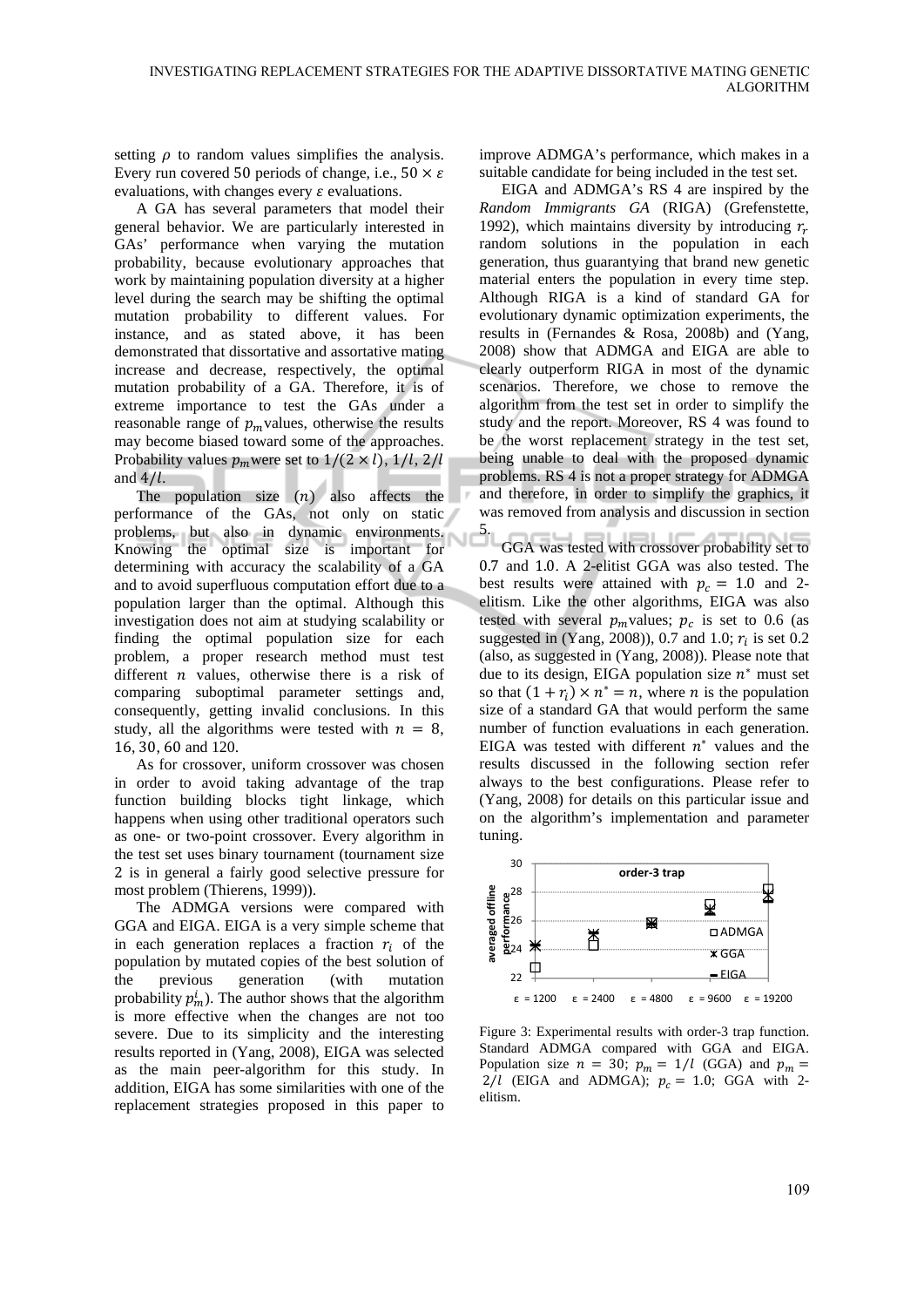

Figure 4: ADMGA replacement strategies in onemax, order-3 trap and knapsack dynamic problems. Population size:  $n = 16$  (onemax) and  $n = 30$  (trap and knapsack);  $pm = 2/l$  (RS 1) and  $pm = 1/l$  (RS 2 and RS 3). RS 2 with 2elitism.

### **5 RESULTS AND DISCUSSION**

Figure 3 illustrates the issue addressed by this study. ADMGA only outperforms the other GAs when  $\varepsilon$  is above a specific value. In the order-3 dynamic problem, ADMGA is clearly outperformed by the other algorithms when  $\varepsilon$  < 4800 — an assumption confirmed by statistical tests. The main objective is to find a replacement strategy for ADMGA that reduces this value. Figure 4 summarizes the results attained by the different versions of ADMGA by showing the configurations with  $n$  and  $p_m$  values that maximize the performance of each replacement strategy.

The graphics show that RS 2 is capable of outperforming standard ADMGA (RS 1) in the high frequency scenarios. Replacement strategy 3, which introduces mutated copies of the best individual in the population, works well in the onemax problem, but it is outperformed by the other strategies in most of the dynamic scenarios based on the other two functions. (RS 2 is 2-elitist, because this improves its performance. Please note that RS 2 is quite disruptive. This the payoff for having diversity maintenance mechanisms, but the elitism guarantees that the best solutions are not lost.)

Table 1: Kolmogorov-Smirnov tests (RS 2 vs RS1). Results are shown as  $+$  signs when ADMGA with RS 2 is significantly better than the ADMGA with RS  $1, -$  when RS 2 is significantly worst, and  $\approx$  when the differences are not statistically significant. Parameters as in fig. 4.

| $\varepsilon \rightarrow$ | 600 | 1200 | 2400 | 4800 |           | 9600 19200 | 38400     |
|---------------------------|-----|------|------|------|-----------|------------|-----------|
| onemax                    |     |      |      |      | $\approx$ | $\approx$  | $\approx$ |
| trap                      |     |      |      |      |           |            |           |
| knapsack                  |     |      |      |      |           |            |           |

Table 1 summarizes the statistical tests conducted on these results. RS 2 is compared with RS 1 using Kolmogorov-Smirnov tests with 0.05 level of significance. The tests show that RS 2 clearly outperforms standard ADMGA (RS 1) in most of the problems. The first objective of this study has been accomplished: one of the schemes is able to improve ADMGA's performance in fast dynamic problems. Let us now compare RS 2 with the other GAs.

Figure 5 compares ADMGA (RS 2) with GGA and EIGA. As already stated, GGA and EIGA were thoroughly tested in order to avoid unfair comparisons. GGA works better with  $p_c = 1.0$  and 2-elitism. Best population size is  $n = 16$  for onemax, and  $n = 30$  for order-3 trap and knapsack (same values were found for the remaining algorithms). In general,GGA's performance is optimized by  $p_m = 1/l$  except with knapsack, where the best is  $p_m = 2/l$ .

Table 2: Kolmogorov-Smirnov tests (RS 2 vs GGA). The results are shown as + signs when ADMGA with RS 2 is significantly better than GGA, − when RS 2 is significantly worst, and ≈ when the differences are not statistically significant. Parameters as in figure 5.

| $\leftarrow$ 3 | 600       | 1200      | 2400      | 4800      | 9600      | 19200     | 38400     |
|----------------|-----------|-----------|-----------|-----------|-----------|-----------|-----------|
| onemax         |           |           | $\approx$ | $\approx$ | $\approx$ | $\approx$ | $\approx$ |
| trap           | $\approx$ | $\approx$ |           |           |           |           |           |
| knapsack       |           |           | $\approx$ | $\approx$ | $\approx$ |           |           |

Figure 5 and table 2 shows that for  $\varepsilon > 2400$ , ADMGA is never outperformed by GGA. In particular, the  $\varepsilon$  value above which ADMGA is at least equivalent to GGA decreases from 4800 to 600 in order-3 trap (compare figures 3 and 5). Table 3 compares ADMGA with the standard strategy (RS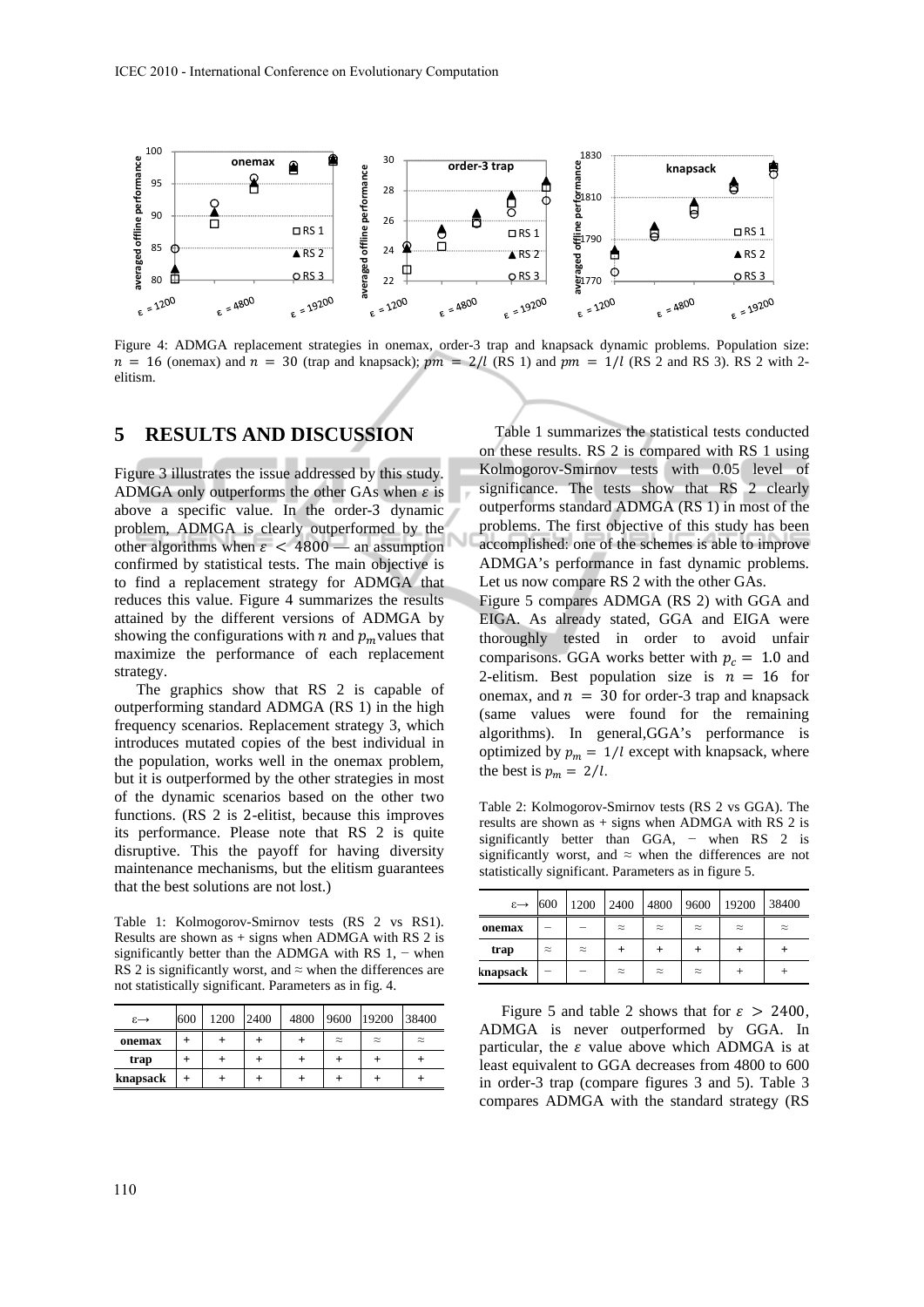

Figure 5: ADMGA (RS 2), GGA and EIGA. Parameters as in fig. 3 and 4. Population size  $n = 16$  (onemax) and  $n = 30$ (order-3 and knapsack). GGA with  $p_m = 1/l$  (onemax and trap) and  $p_m = 2/l$  (knapsack). EIGA with  $p_m = 2/l$  and  $r_i = 0.2$ .

1) and GGA. By comparing tables 2 and 3, it is noticeable that RS 2 reduces the  $\varepsilon$  above which ADMGA is significantly better or at least statistically equivalent to GGA in the dynamic scenarios of the three base functions.

If we compare ADMGA's replacement strategy 2 with EIGA the conclusions are similar: see figure 5 and table 4. EIGA performs better than ADMGA in fast onemax problem and knapsack problems. On the other hand, EIGA is outperformed by ADMGA in almost every order-3 trap dynamic problem. (Please note that in (Yang, 2008), EIGA is tested with  $\varepsilon = 1200$  and  $\varepsilon = 6000$ , a range that is covered by the experiments conducted for this paper).

Table 3: Kolmogorov-Smirnov tests (RS 1 vs GGA). The results are shown as + signs when ADMGA with RS 1 is significantly better than GGA, – when RS 1 is significantly worst, and  $\approx$  when the differences are not statistically significant. Parameters as in figures 4 and 5.

| $\varepsilon \rightarrow$ | 600 | 1200 2400 | 4800 9600 |           | 19200     | 38400     |
|---------------------------|-----|-----------|-----------|-----------|-----------|-----------|
| onemax                    |     |           |           | $\approx$ | $\approx$ | $\approx$ |
| trap                      |     |           | $\approx$ |           |           |           |
| knapsack                  |     |           |           |           | $\approx$ |           |

As stated above, the comparisons in this study were made considering the worst-case scenario, i.e., changes are hard to detect and a reliable detection requires the reavaluation of the chromosomes that are copied from previous generations. However, we may consider a different assumption: changes are easy to detect and all that is required is to evaluate every old chromosomes after a change is detected. Under these conditions, the results are different. The summarized outcome of EIGA and ADMGA is shown in Table 5: ADMGA clearly outperforms EIGA in almost every dynamic problem. However,

at this point we cannot exclude the possibility of population-wide elitism may now be biasing the results towards ADMGA; therefore, other experiments must be devised in order to properly compare the GAs.

Figure 6 compares the genetic diversity, as defined in (Fernandes, 2009), of the different strategies. RS 2 is able to maintain diversity at a higher level during the different periods. On the other hand, the highly elitist strategy 3, as expected, decreases the diversity when compared to the standard strategy. These results may explain the general behavior of the replacement strategies. Since RS 2 is able to reduce diversity loss, it attains better results throughout the test set.

### **6 CONCLUSIONS**

This paper proposes new replacement schemes for *Adaptive Dissortative Mating Genetic Algorithm*  (ADMGA). The main objective is to improve standard ADMGA's performance in dynamic problems with high frequency of changes. One of the proposed strategies outperforms the standard strategy in most of the dynamic scenarios designed to test the algorithms. This new strategy (RS 2) simply mutates the chromosomes that remain in the population after the recombination stage — the best  $n - n'$  solutions in the parents' population, where n is the population size and  $n'$  is the offspring population size — before reevaluating them.

The results show that ADMGA is capable of outperforming not only a standard GA, but also the *Elitism-based Immigrants* GA (EIGA) in some classes of problems and dynamics: 1) when the frequency of changes is lower, ADMGA is never outperformed by the other GAs; 2) as for higher frequencies, ADMGA is never outperformed by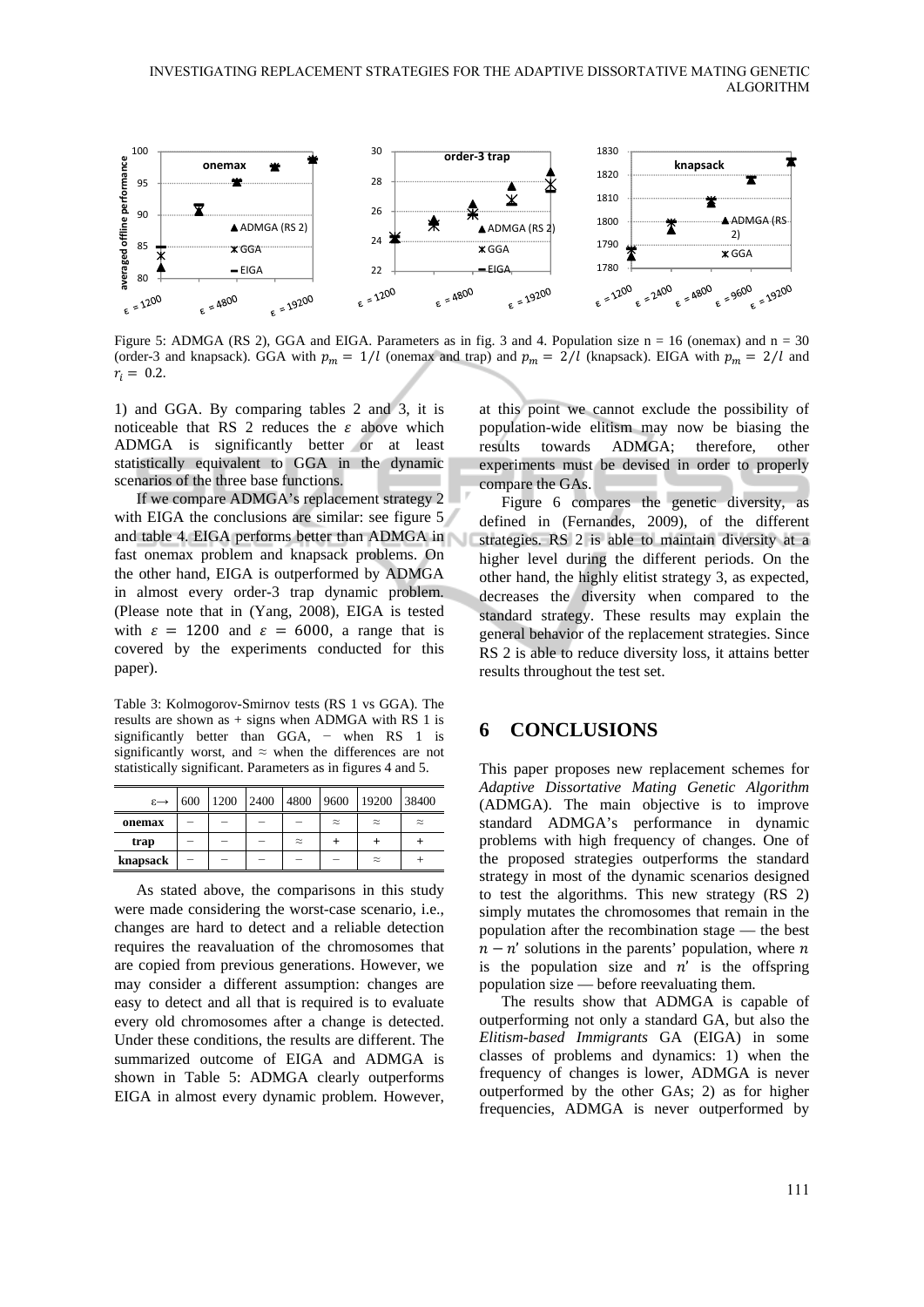GGA and EIGA in order-3 trap functions. Finally, preliminary tests with non-stationary environments in which the changes are easy to detect show that ADMGA is able to outperform EIGA in every (except one) scenario.

Table 4: Kolmogorov-Smirnov tests (RS 2 vs EIGA). The results of the test are shown as + signs when ADMGA with RS 2 is significantly better than EIGA, – when RS 2 is significantly worst, and  $\approx$  when the differences are not statistically significant. Parameters as in figure 5.

| $\varepsilon \rightarrow$ | 600       | 1200      | 2400      | 4800      | 9600      | 19200     | 38400     |
|---------------------------|-----------|-----------|-----------|-----------|-----------|-----------|-----------|
| onemax                    |           |           |           | $\approx$ | $\approx$ | $\approx$ | $\approx$ |
| trap                      | $\approx$ | $\approx$ |           |           |           |           |           |
| knapsack                  |           |           | $\approx$ | $\approx$ | $\approx$ | $\approx$ | $\approx$ |

One of ADMGA's advantages over other GAs is that it only requires two parameters that need to be tuned (*n* and  $p_m$ ), while EIGA, for instance, requires the setting of four parameters  $(n, p_m, p_c)$  and  $ri$ ). Since EIGA has been recently proposed as a GA specifically conceived for dynamic optimization, and since the report in (Yang, 2008) claims that the algorithm performs well on dynamic, we may state that ADMGA is a viable strategy for tackling dynamic optimization problems.



Figure 6: RS 1, 2 and 3 genetic diversity. Dynamic order-3 trap function with  $\varepsilon = 2400$ . Parameters as in figure 4.

Table 5: Kolmogorov-Smirnov tests (RS 2 vs EIGA). The results of the test are shown as  $+$  signs when ADMGA with RS 2 is significantly better than EIGA, – when RS 2 is significantly worst, and  $\approx$  when the differences are not statistically significant. Parameters as in figure 5.

| $\varepsilon \rightarrow$ | 600 | 1200 | 2400 | 4800 | 9600 | 19200 | 38400     |
|---------------------------|-----|------|------|------|------|-------|-----------|
| onemax                    |     |      |      |      |      |       | $\approx$ |
| trap                      |     |      |      |      |      |       |           |
| knapsack                  |     |      |      |      |      |       |           |

#### **ACKNOWLEDGEMENTS**

The first author wishes to thank FCT, *Ministério da Ciência e Tecnologia*, his Research Fellowship SFRH / BPD / 66876 / 2009, also supported by FCT (ISR/IST plurianual funding) through the POS\_Conhecimento Program. This paper has also been funded in part by the Spanish MICYT projects NoHNES (TIN2007-68083) and TIN2008-06491- C04-01 and the Junta de Andalucía P06-TIC-02025 and P07-TIC-03044.

### **REFERENCES**

- Angeline, P., 1997. Tracking Extrema in Dynamic Environments. In *Proc. of the 6<sup>th</sup> International Conf. on Evolutionary Programming*, Springer, 335-345.
- Branke, J., 1999. Memory enhanced evolutionary algorithms for changing optimization problems. In *Proc. of the 1999 IEEE Congress on* Evolutionary *Computation*, IEEE Press, 1875-1882.
- Branke, J., Kaußler, T., Schmidt, C., Schmeck, H., 2000. A multi-population approach to dynamic optimization problems. In *Proc. of the Adaptive Computing in Design and Manufacturing (ACDM'2000),* I.C. Parmee, Ed., London, UK: Springer-Verlag, 299-308.
- Branke, J., 2001. *Evolutionary optimization in dynamic environments*. Norwel, MA: Kluwer.
- Cobb, H. G., 1990. An investigation into the use of hypermutation as an adaptive operator in GAs having continuous, time-dependent nonstationary environments. Technical Report AIC-90-001, Naval Research Laboratory, Washington, USA.
- Eschelman, L. J., Schaffer, J. D., 1991. Preventing premature convergence in genetic algorithms by preventing incest. In *Proc. of the 4<sup>th</sup> International Conference on Genetic Algorithms*, Morgan Kauffman, San Francisco, 115-122.
- Fernandes, C. M., Rosa, A. C., 2001. A Study on Non-Random Mating in Evolutionary Algorithms Using a Royal Road Function. In *Proc. of the 2001 Congress on Evolutionary Computation*, IEEE Press, 60-66.
- Fernandes, C. M., Rosa, A. C., 2008. Self-adjusting the intensity of dissortative mating of genetic algorithms. *Journal of Soft Computing*, vol. 12, 955-979.
- Fernandes, C. M., Rosa, A. C., 2008. Evolutionary Algorithms with Dissortative Mating on Static and Dynamic Environments. Advances in Evolutionary Algorithms, W. Kosinski Ed., In-Tech, 181-206.
- Fernandes, C. M., Merelo, J. J., Ramos, V., Rosa, A. C., 2008. A Self-Organized Criticality Mutation Operator for Dynamic Optimization Problems. In *Proc. of the 2008 Genetic and Evolutionary Computation Conference*, ACM Press, pp. 937-944.
- Fernandes, C. M., 2009. Diversity-enhanced Genetic Algorithms for dynamic optimization. Ph.D Thesis,